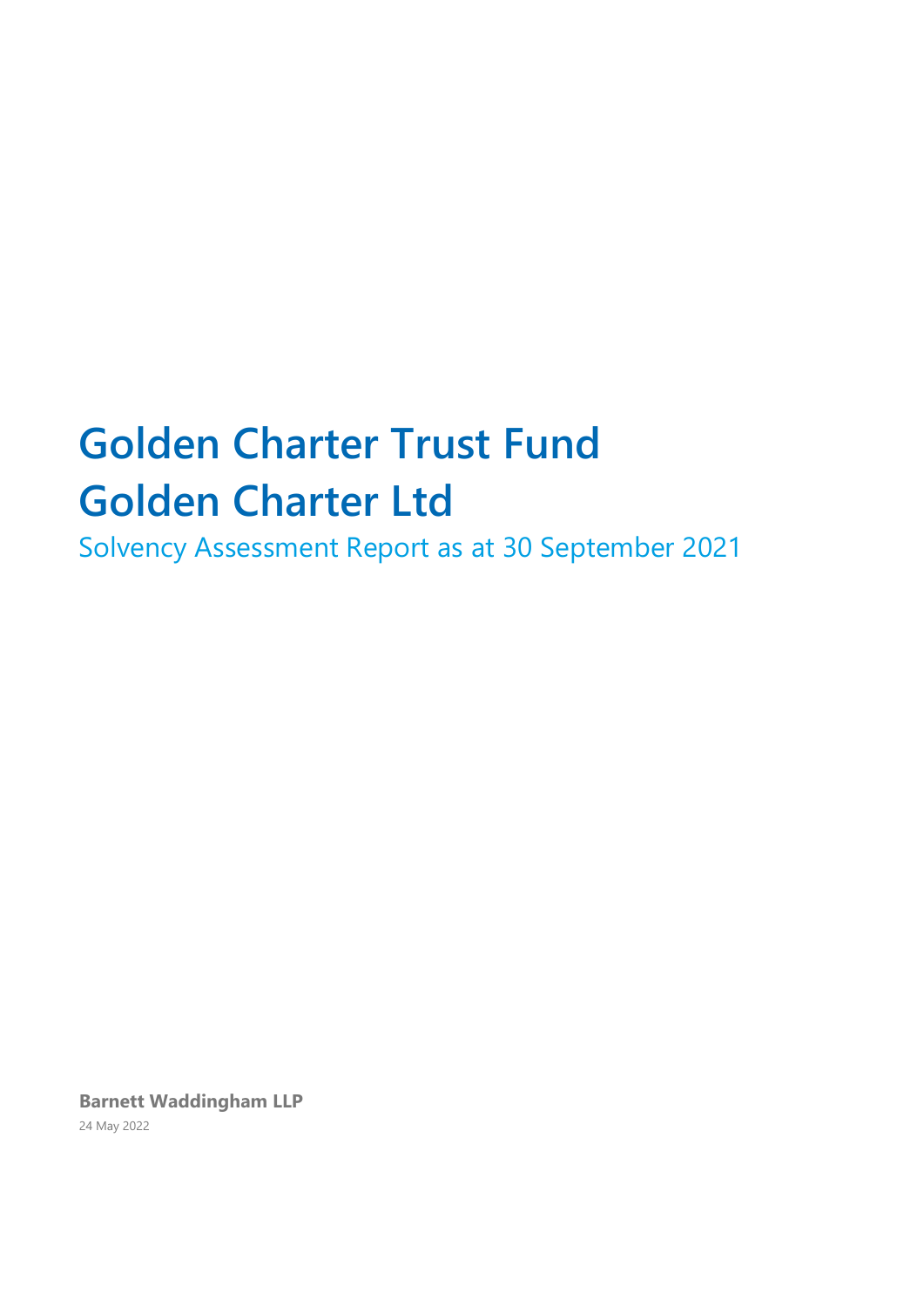

# **Contents**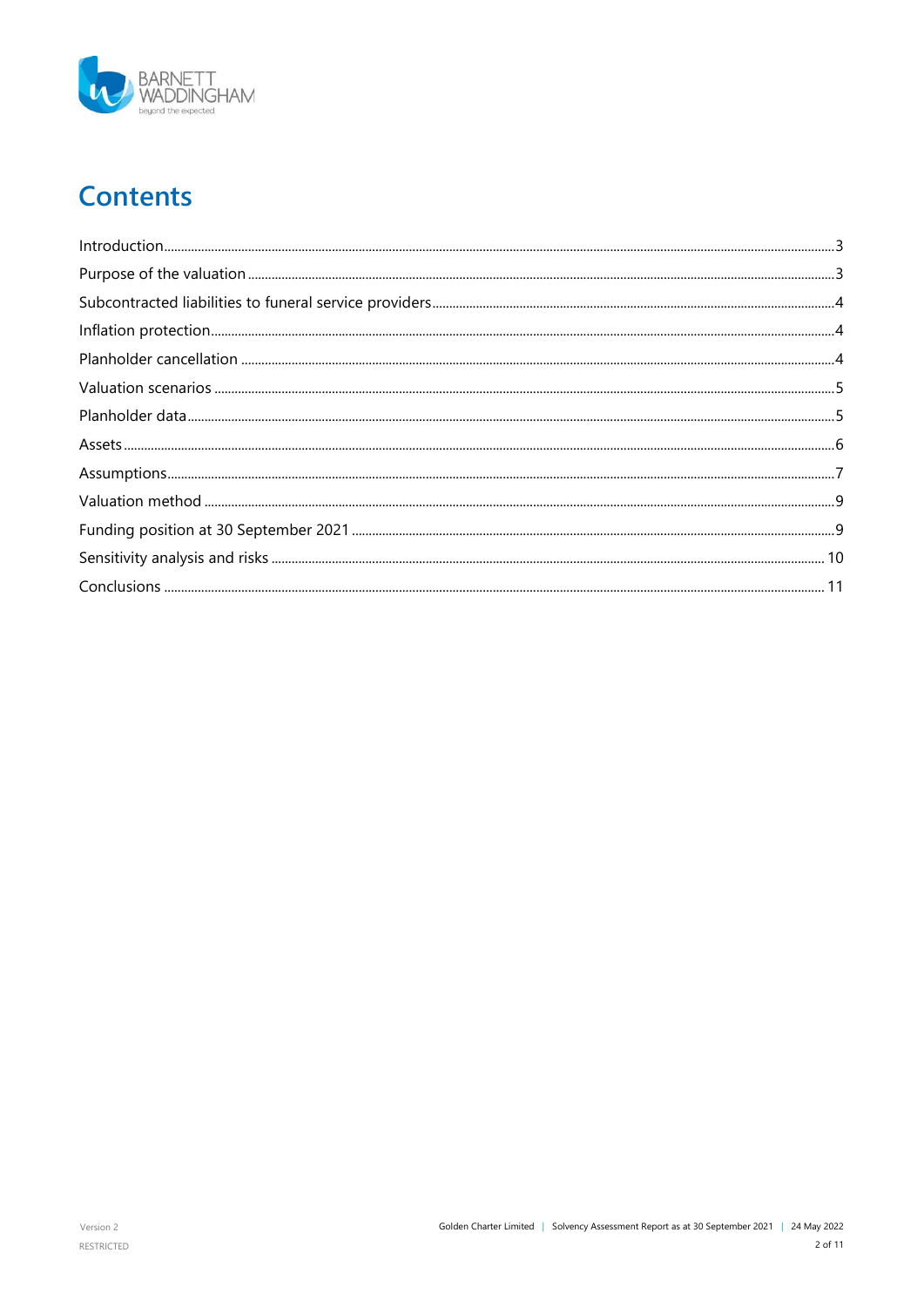

## <span id="page-2-0"></span>**Introduction**

We have been instructed to provide Golden Charter Limited ("GCL") with a Solvency Assessment Report as required by the Financial Conduct Authority ("FCA") under section 3.2.2 of the Funeral Plan: Conduct of Business sourcebook.

To prepare this Solvency Assessment Report we have completed a valuation of the Golden Charter Trust Fund's assets and liabilities as at 30 September 2021 ("Review Date).

This report complies with the Technical Actuarial Standard 100: Principles for Technical Actuarial Work (TAS 100). We have also considered the actuarial guidance included in existing Technical Actuarial Standard 400: Funeral plan trusts and incorporated some of the principles where we believe they are appropriate in terms of meeting the FCA's requirements. At the time of preparing this report there are ongoing discussions between the FCA and the Institute and Faculty of Actuaries ("IFoA") in relation to actuarial guidance on the preparation of Solvency Assessment Reports.

Our interpretation of the FCA's requirements in terms of funeral plans backed by a trust are to ensure that:

- primarily that adequate arrangements are in place so that funerals are carried out in accordance with the funeral plan purchased by the planholder from the plan provider
- should a planholder cancel their plan they will receive a refund in line with the cancellation terms
- should the plan provider fail and it does not prove possible to find another provider to take on the plans, then it is important that the arrangements put in place by the plan provider do not adversely affect the interests of customers and covered individuals

This report may be shared with other interested parties including the Trustees of the Golden Charter Trust but it does not constitute advice to them.

# <span id="page-2-1"></span>**Purpose of the valuation**

The FCA have set out their requirements for the preparation of a Solvency Assessment Report in chapter 3 of the Funeral Plan: Conduct of Business sourcebook.

The key aspects are

- An actuarial valuation of the Trust is required to determine, calculate and verify the assets and liabilities of the Trust on a best estimate basis;
- The liabilities are to be assessed against the amounts the provider puts into trust to be sufficient for the purpose of providing the agreed funeral
- The data and liabilities should be categorised into:
	- o single payments;
	- o instalment payments fully paid; and
	- o instalment payments not fully paid.
- Details of any liability subcontracted to funeral services providers may include inflation.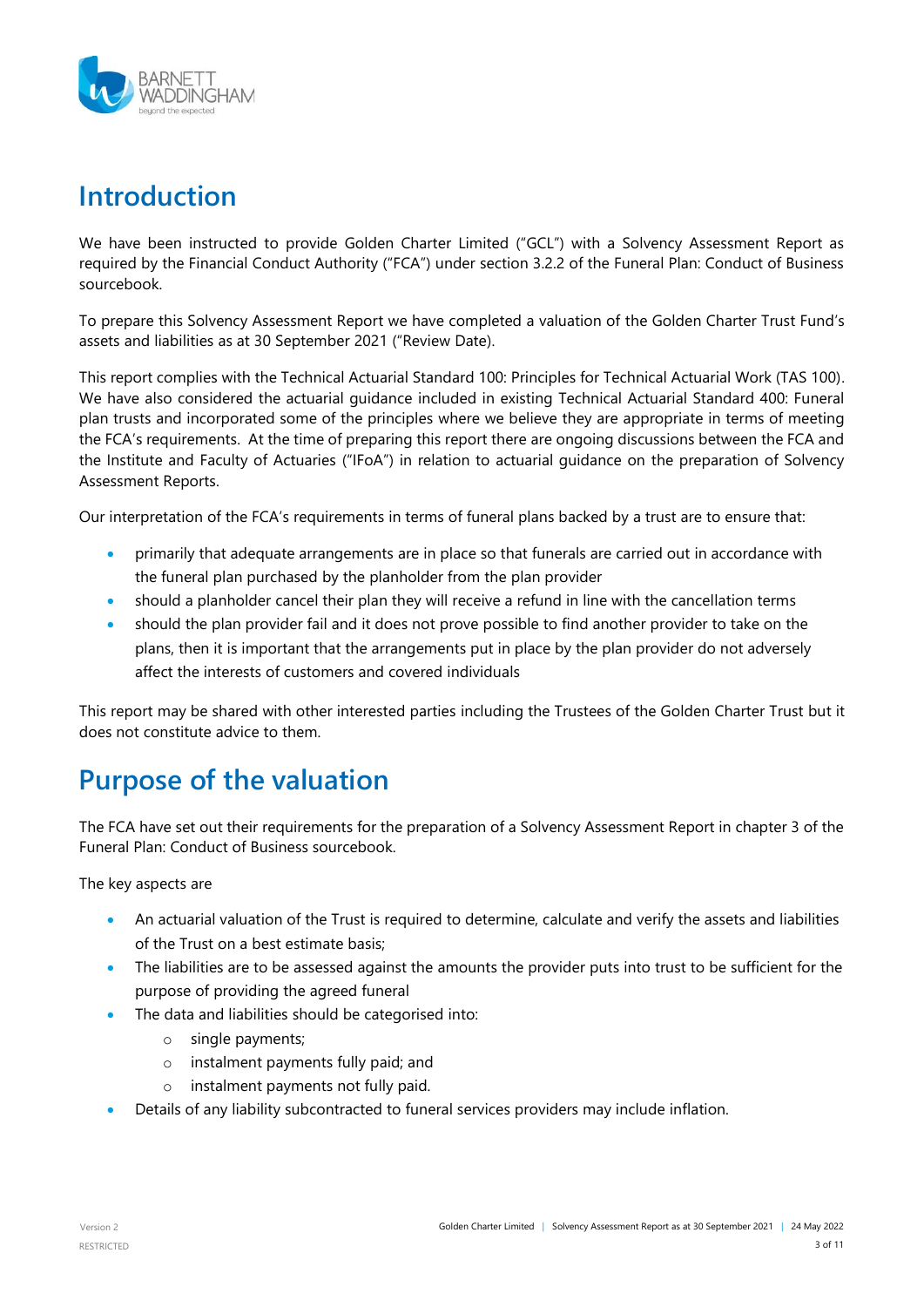

### <span id="page-3-0"></span>**Subcontracted liabilities to funeral service providers**

The funeral plan contract with the customer is constituted by the Terms and Conditions (Terms) on which GCL undertakes to appoint the selected funeral services provider as its sub-contractor to provide the customer's funeral services.

The Funeral Service Provider Terms sit in tandem with the Terms. When a funeral plan is sold by the funeral services provider, they accept the Terms when the application form is completed. Where the funeral plan is sold by GCL and allocated to the funeral services provider, GCL's allocation process deals with the funeral service provider's acceptance of the Terms.

Under the Funeral Service Provider Terms, the selected funeral service provider "unconditionally and irrevocably guarantees" to carry out the customer's funeral services and does not charge either the customer or their estate additional sums for doing so unless specifically permitted under the Terms. The guarantee is enforceable against the selected funeral service provider by any or all of the following parties - GCL, the customer and/or the customer's estate. There is therefore an unconditional undertaking by the funeral services provider to carry out the funeral.

In addition to the guarantee, the selected funeral service provider also undertakes to carry out the funeral services in accordance with the Terms. The Funeral Service Provider Terms deal with the process for payment of the funeral service provider i.e. by reference to such amount as would be intimated by GCL.

If GCL ceased to be a provider of funeral plans, whether as a result of an insolvency event or otherwise, the guarantee given by the funeral service provider, which is unconditional and irrevocable, remains in place and fully enforceable by the customer and/or their estate. In these circumstances the funeral service provider would make appropriate arrangements with the Trust for payment upon provision of the relevant funeral services.

There is thus a binding undertaking, through the guarantee, given by the funeral service provider which ensures that the funeral services of the customer should be provided regardless of whether GCL itself remains in existence as a provider of funeral plans.

### <span id="page-3-1"></span>**Inflation protection**

Each live plan in the Trust has a plan value known as the Funeral Director Invoice Amount or FDIA. This is the amount that was initially retained in the Trust to be paid to the appointed funeral services provider who will carry out the funeral increased in line with the growth agreed between the Trustees and GCL each year.

There is no contractual obligation to increase plan values but GCL's desired aim is to increase plan values to provide a level of inflationary protection to the appointed funeral services provider, based on actuarial advice.

### <span id="page-3-2"></span>**Planholder cancellation**

Not all plans will reach maturity. Plans can be cancelled and planholders will receive a refund of the amounts paid less a non-refundable arrangement fee that is retained by the GCL on cancellation in line with the funeral plan terms and conditions.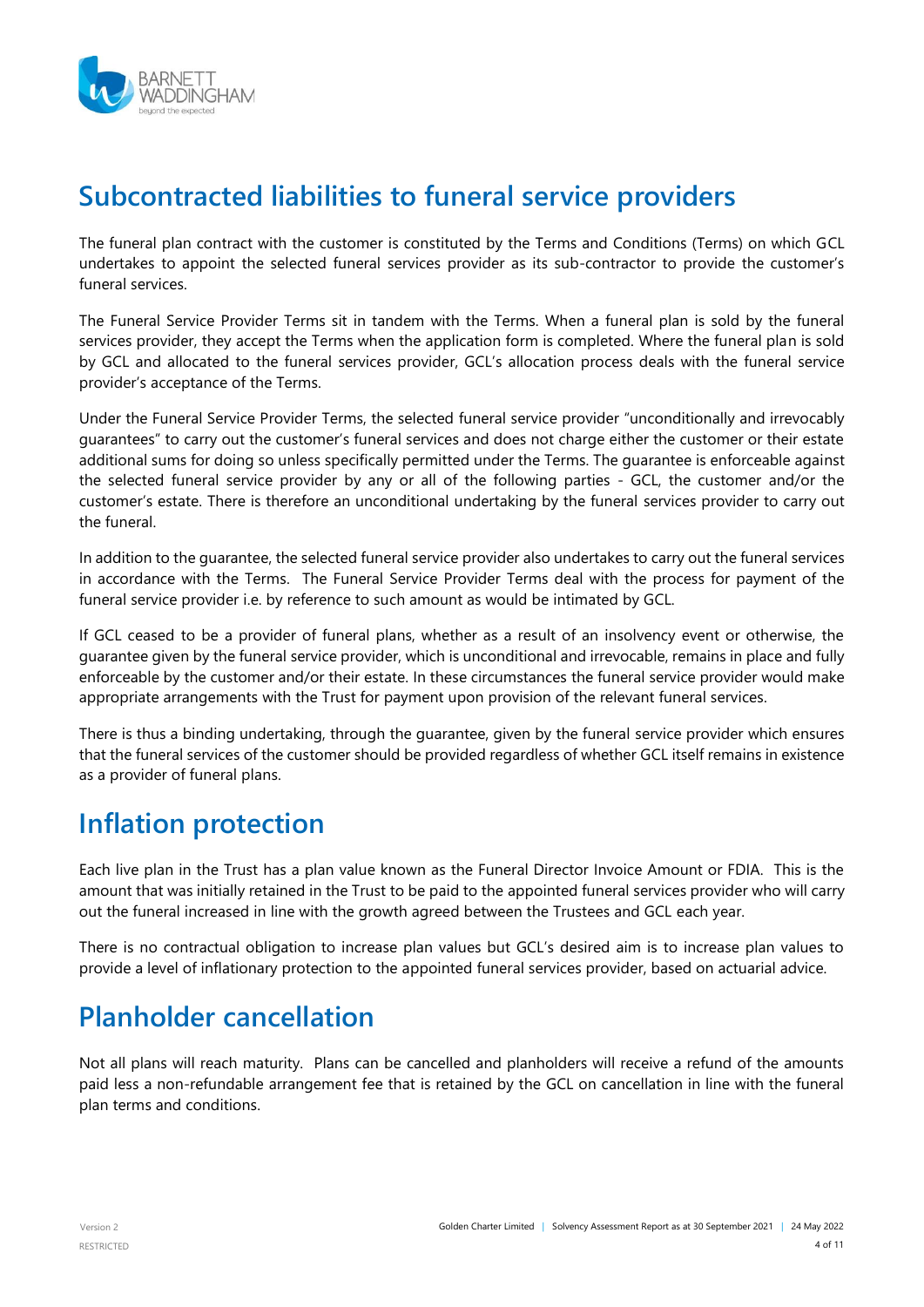

### <span id="page-4-0"></span>**Valuation scenarios**

We have assessed the liabilities on a number of scenarios as follows:

- *Ongoing basis with future inflationary protection* are the available assets sufficient to pay plan values to the appointed funeral services provider at the expected time of the funeral assuming current plan values are increased with the desired aim of providing a level of inflationary protection to the appointed funeral services provider?
- *Ongoing basis no growth in plan values* as the forward inflation risk contractually lies with the appointed funeral services provider, are there enough assets in the Trust to meet the current plan values with no future growth?
- *Cancellation basis* are there enough assets available in the Trust to meet the amounts required if all planholders cancelled their plans at the Review Date?

### <span id="page-4-1"></span>**Planholder data**

A summary of the valuation data provided to us by Golden Charter Ltd as at the Review Date is set out below:

|                          | 30 September 2021  |                               |                |
|--------------------------|--------------------|-------------------------------|----------------|
|                          | <b>Number of</b>   |                               |                |
| <b>Plantype</b>          | <b>Planholders</b> | <b>Fully paid plan values</b> | <b>Average</b> |
| <b>Live Plans</b>        |                    |                               |                |
| Single Payment           | 272,832            | £949,944,839                  | £3,482         |
| Instalment - fully paid  | 63,945             | £207,081,612                  | £3,238         |
| Instalment - partly paid | 30,196             | £97,045,770                   | £3,214         |
| <b>Total</b>             | 366,973            | £1,254,072,221                | £3,417         |

At the Review Date the amounts still to be received by the Trust in relation to partly paid instalment plans was £70m.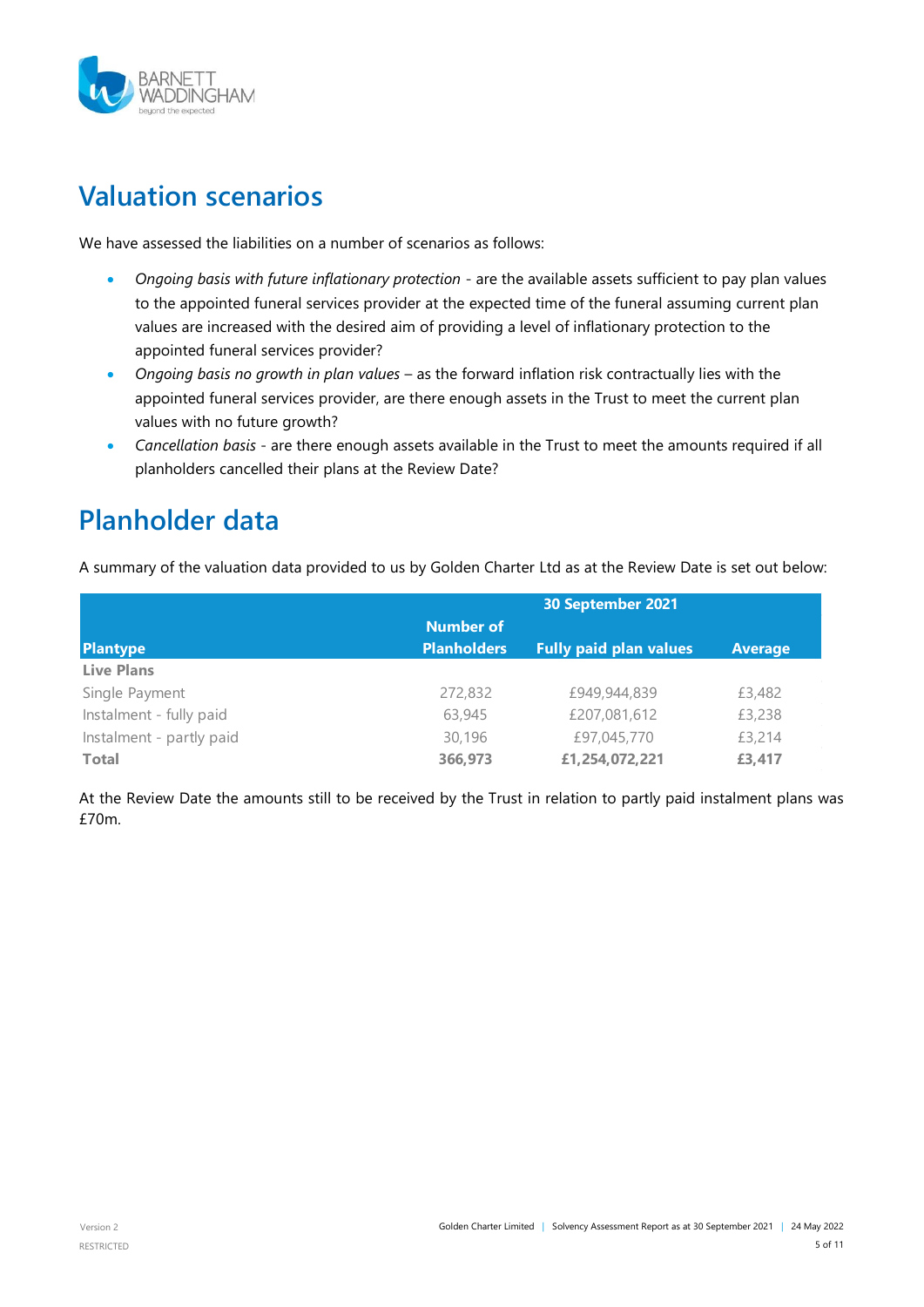

### <span id="page-5-0"></span>**Assets**

The market value of the assets of the Trust Fund as at 30 September 2021 based on a net asset statement prepared by the Trust's auditors was £1,286m. The assets were invested as follows:



Golden Charter assets as at 30 September 2021 Total value - £1,286m

The allocation of assets by fund manager was as follows:

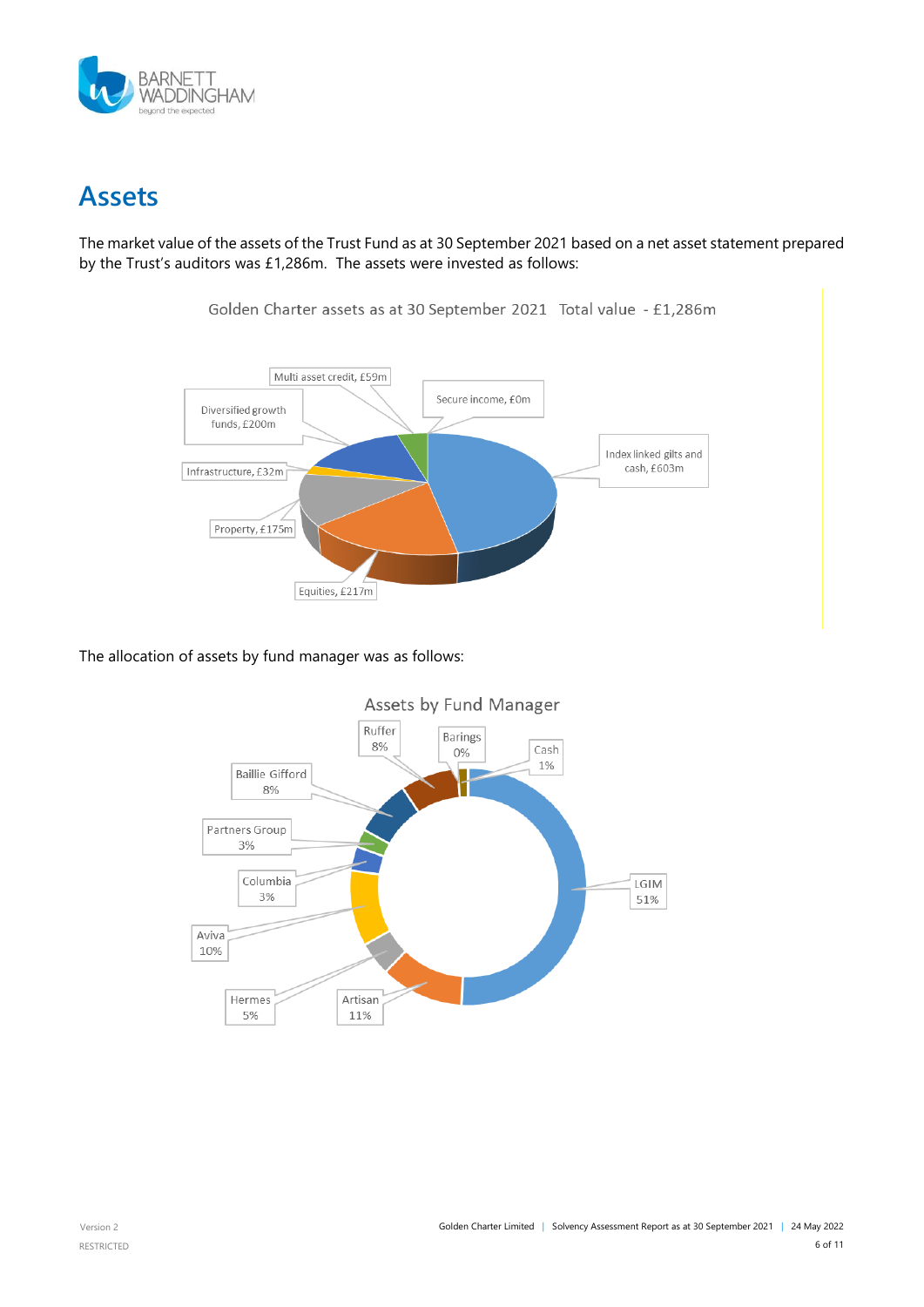



#### A reconciliation of assets during the 12 months to the Review Date is set out below:

### <span id="page-6-0"></span>**Assumptions**

### **Future inflationary protection and projected plan growth**

We have discussed with GCL the assumption to be adopted for inflationary protection for appointed funeral services providers and have agreed a long term assumption of 2% per annum. We have also incorporated the 2.5% increase agreed for March 2022.

### **Tax rates and expenses**

We have adjusted the assumed level of future investment returns to reflect the expenses met by the Trust Funds (investment management fees and trust costs) and the expected amount of tax.

### **Discount rate as at 30 September 2021**

The derivation of the discount rate is firstly to determine the expected return from each asset class on a best estimate basis and then adjust for tax and expenses.

The assumed return from equities is based on dividend yields plus expected long term inflation plus expected real long term dividend growth at the Review Date. The expected returns from index linked gilts are based on market yields as at the Review Date. For the remaining assets we have assumed an average return of long term inflation plus 4.2% based on the advice from the Trust's investment consultant.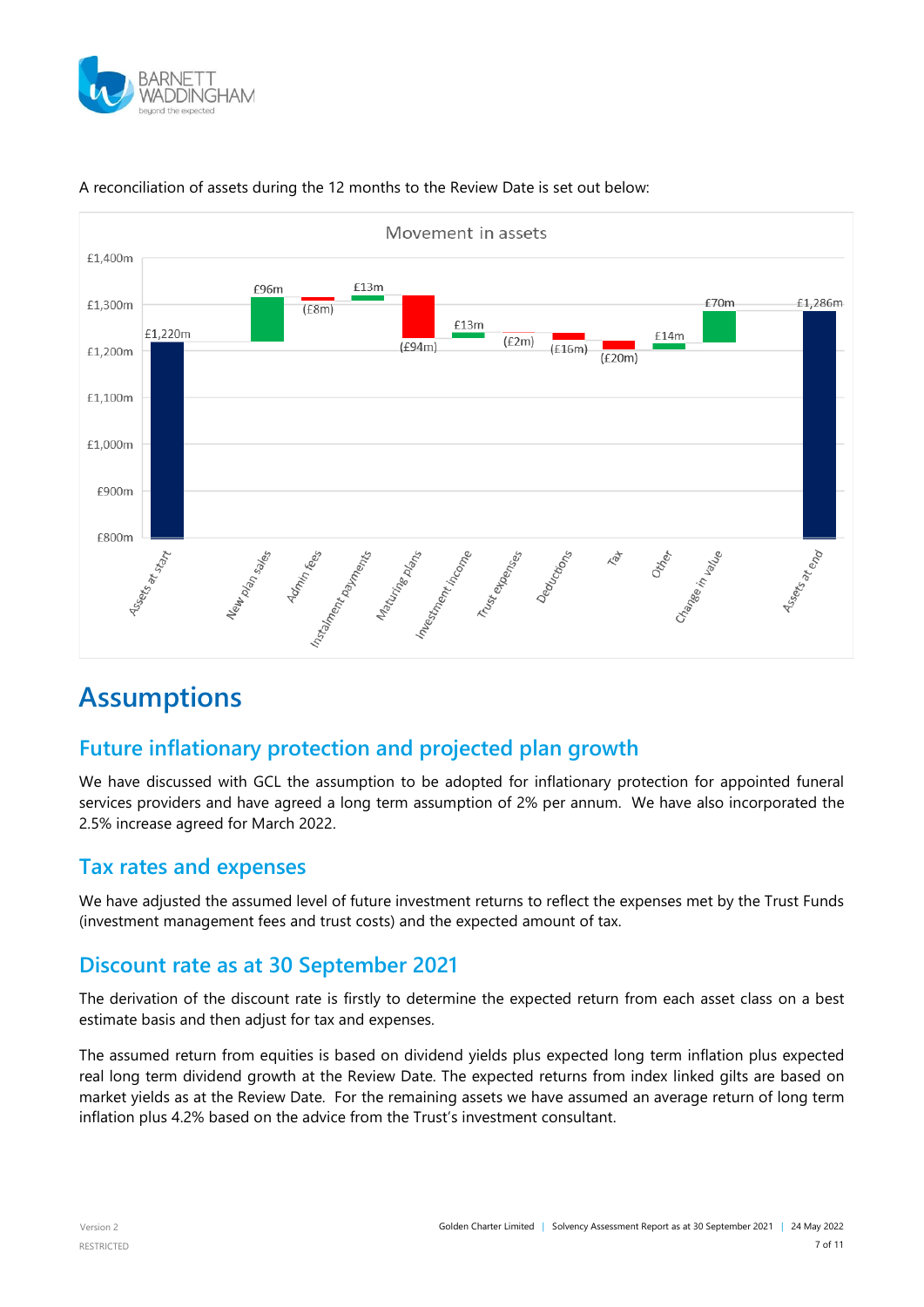

The expected investment return is then a weighted average of the different returns from the different asset classes and then adjusted for tax, expenses and prudence to obtain the discount rate as follows:

|                             | 30 September 2021 |                   |                     |
|-----------------------------|-------------------|-------------------|---------------------|
|                             | <b>Return</b>     | <b>Allocation</b> | <b>Contribution</b> |
| Equity return               | 7.3%              | 15%               | 1.1%                |
| Index linked gilts          | 0.9%              | 40%               | 0.4%                |
| Real assets                 | 6.7%              | 45%               | 3.0%                |
| Gross return                |                   |                   | 4.5%                |
| less tax                    |                   |                   | $(0.9\%)$           |
| less fund manager fees      |                   |                   | $(0.5\%)$           |
| less trust expenses         |                   |                   | $(0.1\%)$           |
| Best estimate discount rate |                   |                   | 3.0%                |

### **Mortality assumptions**

The mortality base tables adopted in the valuation were the ELT17 tables with separate age related scaling factors at each age up to age 100 based on the report on the mortality review dated 18 July 2017. For ages above 100, due to experience being unreliable at very old ages, we have used the ELT17 tables without adjustment.

The following table shows the underlying life expectancies at 60, 70 and 80 implied by the mortality tables described above.

|     | Life expectancy (years) |                |  |
|-----|-------------------------|----------------|--|
| Age | <b>Males</b>            | <b>Females</b> |  |
| 60  | 18.3                    | 21.9           |  |
| 70  | 13.4                    | $\sim$<br>16.1 |  |
| 80  | 7.8                     | $\sim$<br>9.5  |  |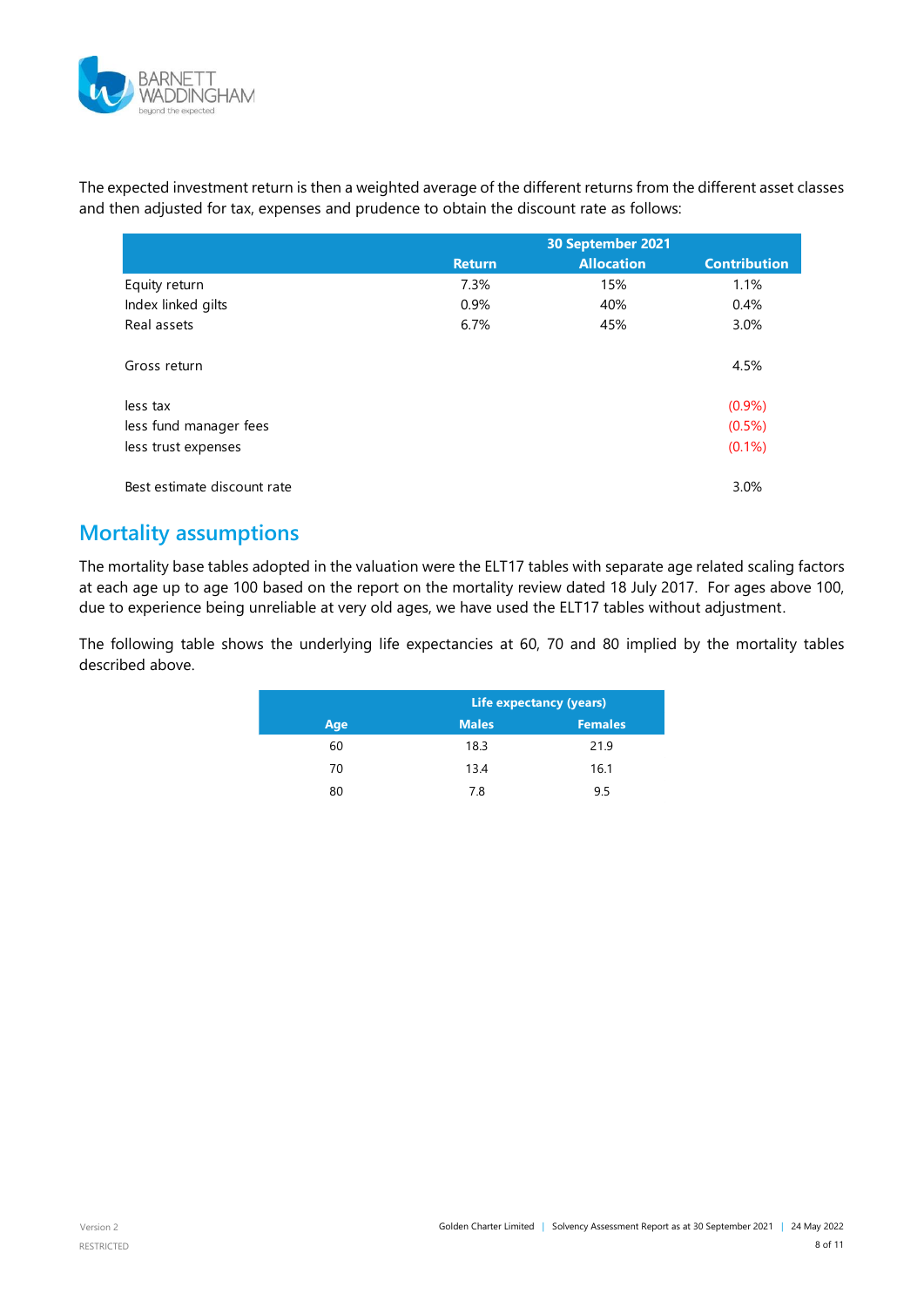

# <span id="page-8-0"></span>**Valuation method**

The valuation method is to project future payments from the Trust using the mortality and plan growth assumptions described above. The projected cashflows from the Trust are set out below.



The above graph shows the projected cashflows for each year following the Review Date over the next 50 years by which time most of the cashflows from existing plans are expected to have ceased.

We then discount these projected payments using the discount rate and deduct the net present value of future instalments to obtain the capital value of the liabilities. We then compare the value of the liabilities with the value of assets.

### **Instalment plans**

For fully paid plans – single payment or fully paid instalment plans - the projected cashflows are the full FDIAs expected to be paid based on the inflation and mortality assumptions.

For instalment plans with instalments still to be paid we have assumed the full FDIA will be paid in the cashflow projection but then deducted the net present value of remaining instalments – essentially treating future instalments as future cashflows into the Trust. The net present value of the remaining instalments of £70m is £61m.

### **Assets per plan**

Another useful indicator of the ability of the Trust to be able to meet funeral costs is to determine the assets per plan – we divide the assets plus net present value of future instalments by the number of in force plans.

At the Review Date the assets per plan was £3,670.

### <span id="page-8-1"></span>**Funding position at 30 September 2021**

Below we have set out the funding position as at the Review Date using the assumptions described above where applicable for the three scenarios previously outlined: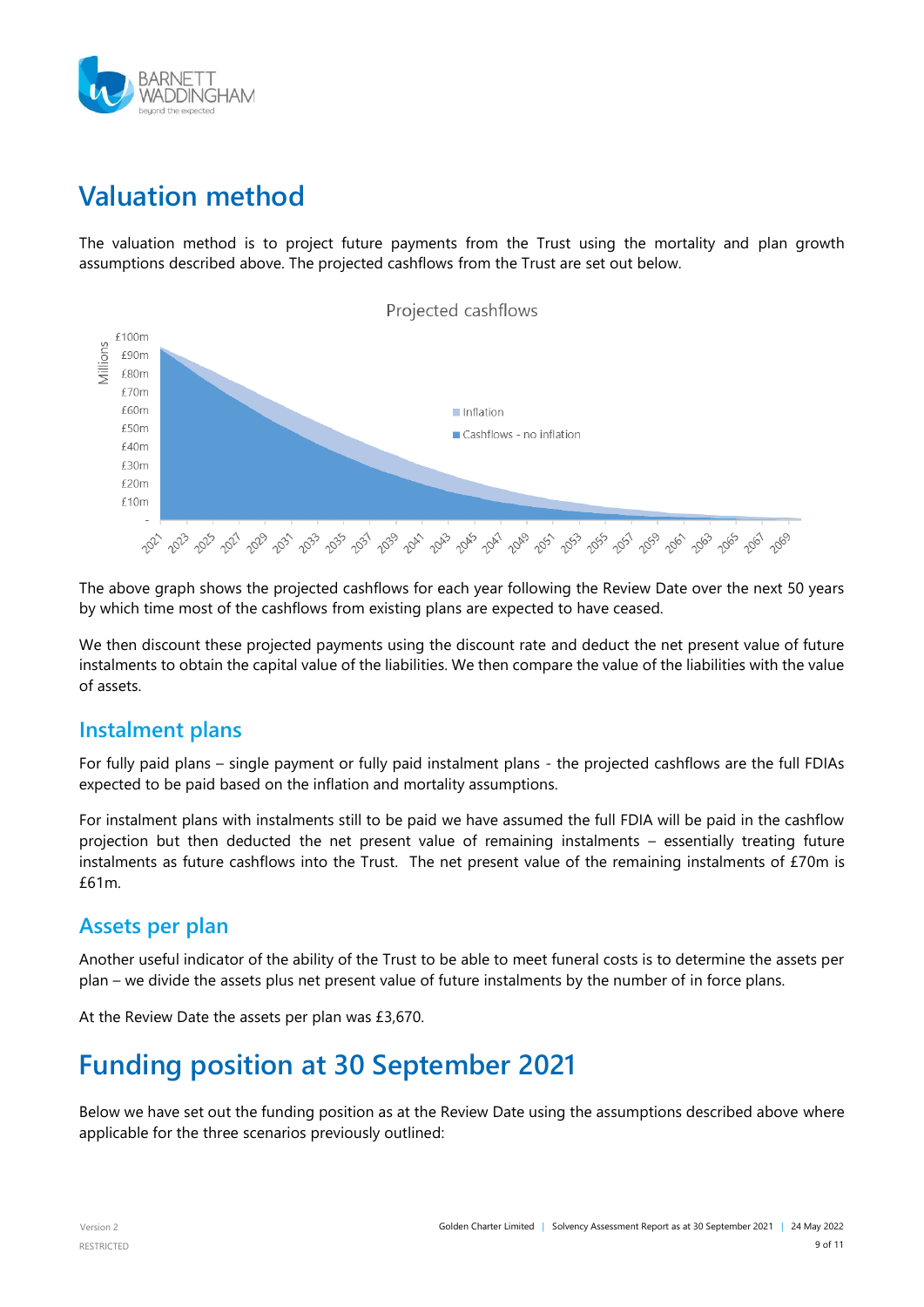

We have shown the results under each scenario split by plans that were paid for by a single payment, instalments that have been fully paid and instalments that are not yet fully paid.

| <b>Scenario</b>                         | <b>Future inflation</b><br>protection | <b>No future</b><br><b>inflation</b><br>protection | <b>Customer</b><br><b>cancellation</b> |
|-----------------------------------------|---------------------------------------|----------------------------------------------------|----------------------------------------|
| Liabilities                             |                                       |                                                    |                                        |
| Single payment plans                    | £865m                                 | £723m                                              | £842m                                  |
| Instalment plans - fully paid           | £185m                                 | £150m                                              | £191m                                  |
| Instalment plans - payments outstanding | £74m                                  | £54m                                               | £41m                                   |
| less NPV of outstanding Instalments     | (E61m)                                | (E61m)                                             |                                        |
| Total                                   | £1,063m                               | £866m                                              | £1,074m                                |
| Assets                                  | £1,286m                               | £1,286m                                            | £1,286m                                |
| Surplus                                 | £223m                                 | £420m                                              | £212m                                  |
| Funding level                           | 121%                                  | 148%                                               | 120%                                   |

# <span id="page-9-0"></span>**Sensitivity analysis and risks**

The results of the valuation are also sensitive to some of the key assumptions adopted, in particular the discount rates used and the mortality assumptions adopted.

A 1% increase/decrease in the discount rate will decrease/increase the valuation of liabilities by around 10%.

There is the risk that the funding position will change in a potentially material way if actual investment returns are significantly different to the assumed returns underlying the discount rate without any compensating changes in market yields.

On cancellation, the liability is a cash sum equal to the amount paid less a non-refundable arrangement fee that is retained by the GCL in line with the funeral plan terms and conditions. Whilst the market value of the assets at the Review Date was more than sufficient to meet the amounts required should all plans cancel, this may not be the case should there be significant falls in market values of assets.

Should the provider fail and it does not prove possible to find another provider willing to take on the plans, then GCL would expect that plan-holders will receive a full refund of the amounts paid without any deductions for non-refundable arrangement fees as defined by the funeral plan contract. At the valuation date, the total liability that would be payable on that basis by an insolvency practitioner would be  $£1,152m$ . The assets at the valuation date are 112% of the potential liability that would be payable in an insolvency situation. If this position crystallised then this would allow the insolvency practitioner to consider providing additional funds to customers over and above the amounts that they have paid for their funeral plan.